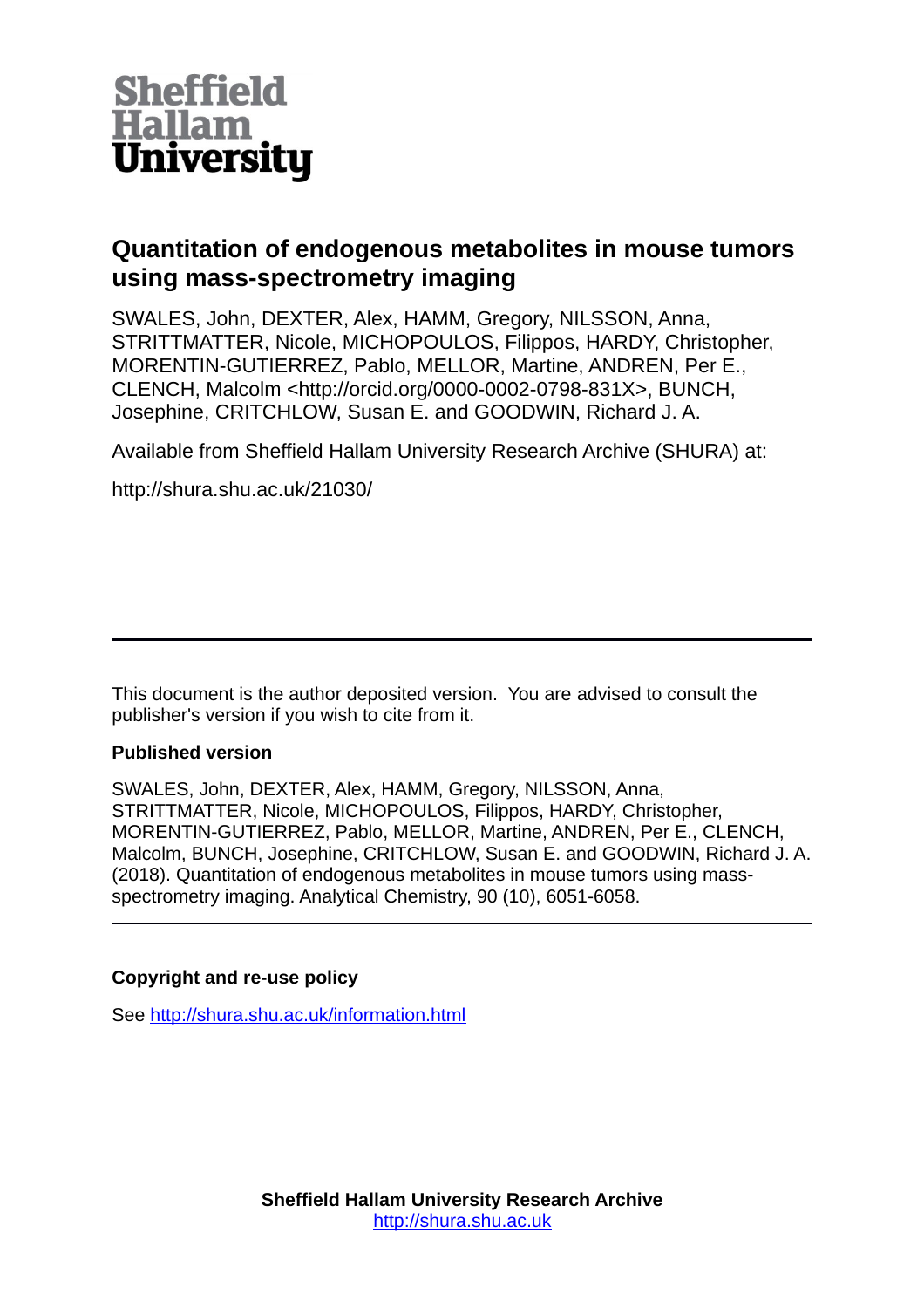## **Supplementary Information**

## **Quantitation of endogenous efficacy markers in mouse tumors using mass spectrometry imaging**

John G. Swales<sup>1, 3</sup>, Alex Dexter<sup>4</sup>, Gregory Hamm<sup>1</sup>, Anna Nilsson<sup>5</sup>, Nicole Strittmatter<sup>1</sup>,

Filippos N. Michopoulos<sup>2</sup>, Christopher Hardy<sup>1</sup>, Pablo Morentin-Gutierrez<sup>2</sup>, Martine Mellor<sup>2</sup>,

Susanne Critchlow<sup>2</sup>, Per Andren<sup>5</sup>, Josephine Bunch<sup>4</sup>, Malcolm R. Clench<sup>3</sup>, Richard J.A.

### $Goodwin<sup>1</sup>$

<sup>1</sup>Pathology, Drug Safety & Metabolism, IMED Biotech Unit, AstraZeneca, Cambridge, UK

<sup>2</sup>Oncology Bioscience, IMED Biotech Unit, AstraZeneca, Cambridge, UK

<sup>3</sup> Centre for Mass Spectrometry Imaging, Biomolecular Research Centre, Sheffield Hallam University, Sheffield, UK

<sup>4</sup> National Centre of Excellence in Mass Spectrometry Imaging (NiCE-MSI), National Physical Laboratory, Teddington, TW11 0LW, United Kingdom

<sup>5</sup> Biomolecular Imaging and Proteomics, National Center for MSI, Uppsala University, Sweden

**Short title:** Quantitation of enodgenous small molecules by MALDI MSI

**Keywords**: MALDI, MSI, Imaging, Quantitation, Lactate, Glutamate

## **Corresponding author:**

Email: [john.swales@astrazeneca.com](mailto:john.swales@astrazeneca.com)

Address: AstraZeneca, Darwin Building, Cambridge Science Park, Milton Road, Cambridge, Cambridgeshire, CB4 0WG, UK Tel. +44(0)1223 223417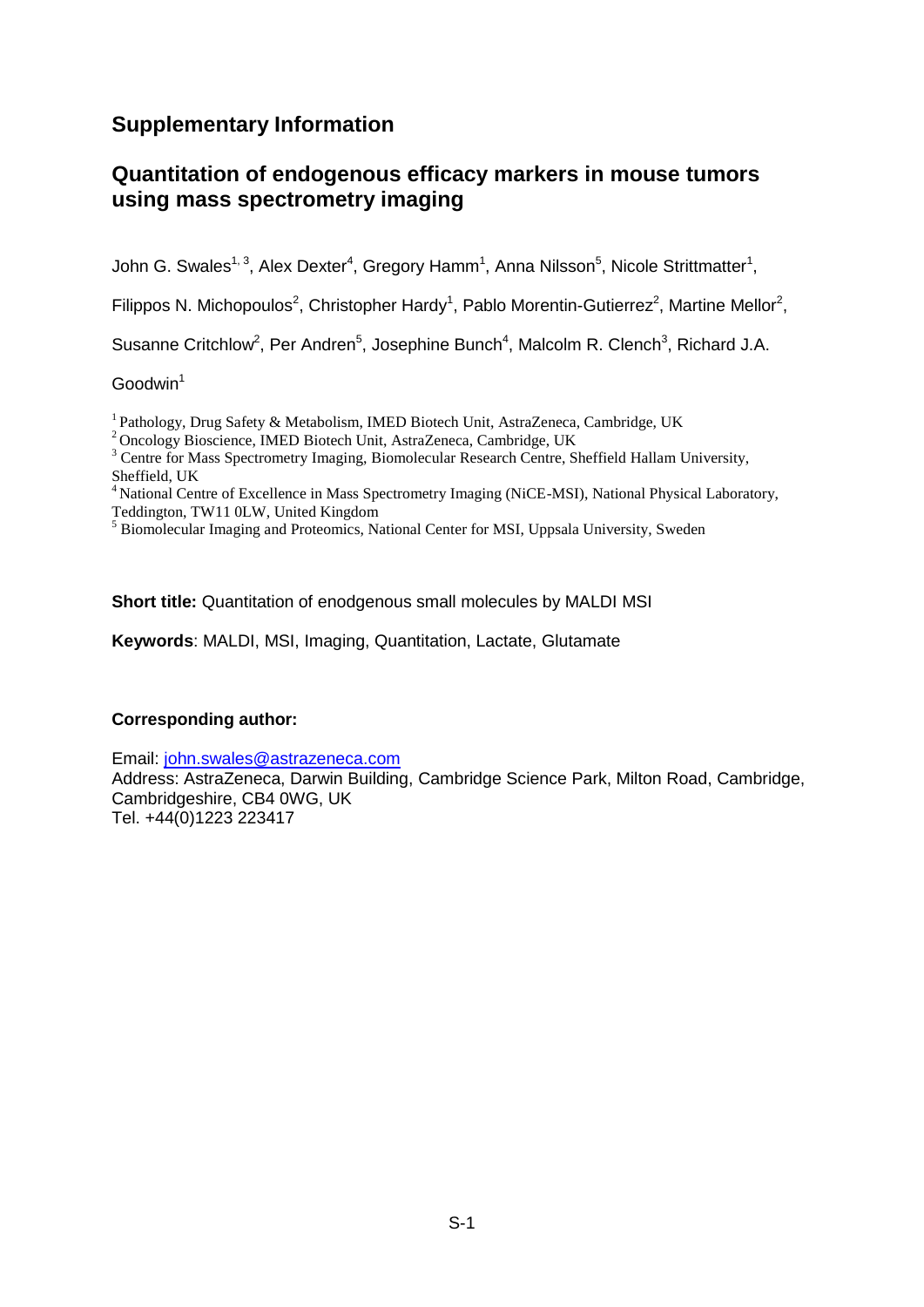#### **Tissue Embedding**

In order to minimize any potential degradation of the endogenous analytes, all tumors from each model were embedded together in a plastic mould (VWR International Ltd, Lutterworth, Leicestershire, UK) using 10% w/v gelatin solution. Gelatin blocks were stored at -80ºC prior to cryosectioning.

#### **Sectioning**

Gelatin embedded tissues were cryosectioned on a CM3050S cryomicrotome (Leica Biosystems, Nussloch, Germany) at a thickness of 10 μm and thaw mounted onto indium tin oxide (ITO) coated MALDI target slides (Bruker Daltonics, Bremen, Germany). Once thaw mounted slides were immediately dessicated using a stream of dry  $N_2$  prior to vacuum packing and storage at −80°C until analysis.

Kidney sections used in the stability experiment were sectioned onto Superfrost glass slides (Fisher Scientific, Loughborough, Leicestershire, UK) for subsequent DESI analysis. Tissue sections were taken at approximately equal depth from all samples.

### **Matrix application**

Vacuum packed, thaw mounted tissue sections were allowed to reach room temperature after removal from  $-80^{\circ}$ C storage, prior to breaking the vacuum seal. Optical images were taken using a standard flat bed scanner (Seiko Epson, Negano, Japan) prior to MALDI matrix application. Matrix coating was applied using a TMsprayer (HTX technologies, Chapel Hill, NC, USA) set at 75°C and perfoming 8 passes, with a back-up flow of 50% methanol/water *v/v* at a flow rate of 0.08 mL/min and nebulized with nitrogen at 8 psi (lactate) or 6 psi (glutamate). Either 1,5-Diaminonaphthalene (10 mg/mL, 50/50 *v/v* acetonitrile/water,) containing 100  $\mu$ L of Sodium L-lactate- $^{13}$ C1 solution (Sigma-Aldrich, Loughborough) was

S-2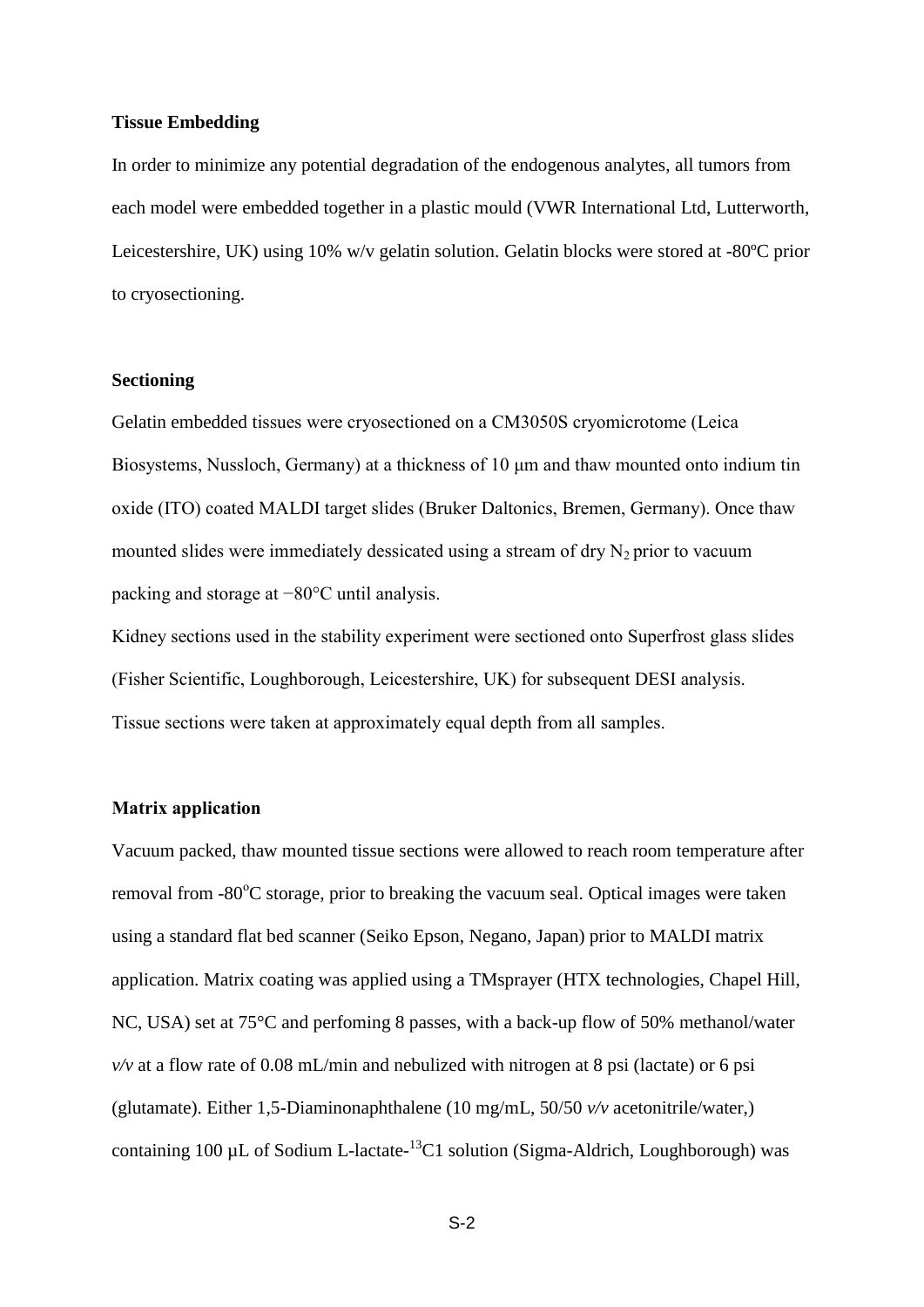used for lactate quantitation and 9-aminoacridine (5 mg/mL, 70/30 *v/v* acetonitrile/water) was applied using the same conditions as the internal standard (D5-glutamate) for glutamate quantitation.

#### **DESI Mass Spectrometry Imaging**

DESI MSI analysis was performed using a Q-Exactive mass spectrometer (Thermo Fisher Scientific Inc., Bremen, Germany) operated in negative ion mode. The mass spectrometer was equipped with an automated Prosolia 2D DESI source (Indianapolis, IN, USA). Mass spectra were collected in the mass range of *m/z* 80-600 at a mass resolution of 70,000 (at *m/z* 200). Methanol/water (95:5 v/v) was used as the electrospray solvent held at 4.5kV spray voltage and delivered at a flow-rate of 1.5 µL/min by a Dionex Ultimate 3000 nanoLC pump (Thermo Fisher Scientific). Nitrogen was used as nebulizing gas at a pressure of 7 bars. The height distance between the DESI sprayer and the sample surface was set to 1.5 mm with the distance between the sprayer and the inlet capillary set to 7 mm. The distance between the sample surface and the inlet capillary of the mass spectrometer was  $\leq 1$  mm. The angle between the sprayer tip and the sample surface was set at 75°. Spatial resolution for the imaging experiment was set to 100  $\mu$ m with 371.67  $\mu$ m/s scan speed at an injection time of 250 ms per spectrum. Individual horizontal line scans were combined into imzML format using the imzML converter V.1.1.4.5 [\(www.maldi-msi.org\)](http://www.maldi-msi.org/). Data visualization was performed using MSiReader v0.09<sup>26</sup>. Intensity data was extracted for each pixel within a region of interest and subsequently averaged using Microsoft Excel. All images were created using 0.01 Da bin size and linear interpolation (order 1).

#### **Homogenization and Quantitation of Lactate Levels by LC-MS**